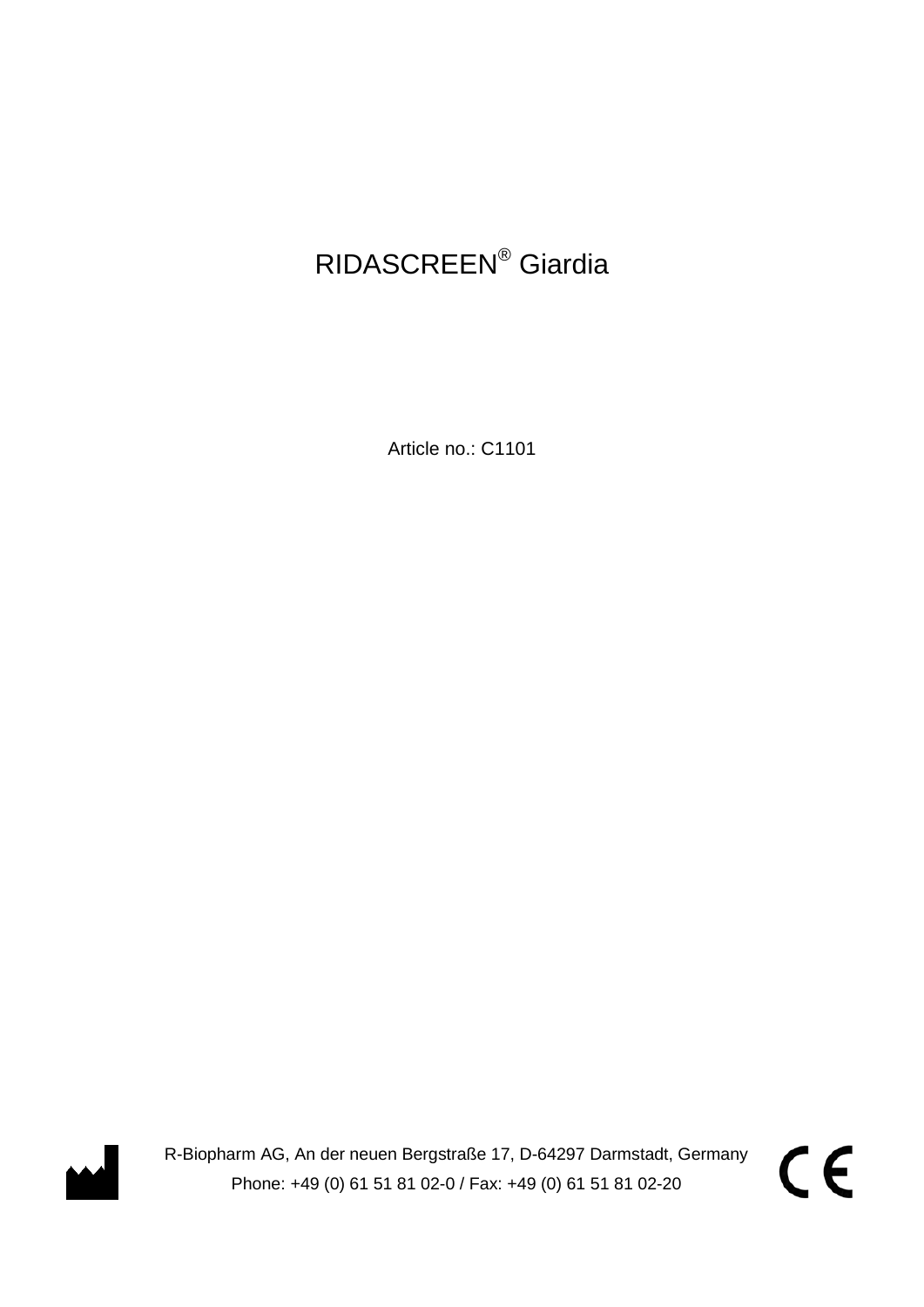#### **1. Intended use**

For *in vitro* diagnostic use. RIDASCREEN® Giardia is an enzyme immunoassay for the qualitative identification of *Giardia lamblia* in human stool samples.

## **2. Summary and explanation of the test**

*Giardia lamblia* are flagellate parasites that cause infections in the small intestines of humans after the oral uptake of giardia cysts. Because it is found worldwide, the *Giardia lamblia* pathogen is a significant cause of chronic diarrhea, in particular in medical cases related to travel. The infection occurs after ingestion of the cysts in contaminated food or water. In the USA, the *Giardia lamblia* pathogen is the most frequent cause of illness with diarrhea in connection with the intake of water. In underdeveloped countries, giardia infection is one of the most frequent causes of disease in children under the age of ten years, with a prevalence of 15–20%. Giardiasis (lambliasis) occurs as acute or chronic diarrhea, whereby asymptomatic persons can also excrete the cysts of the parasite. The incubation period ranges from 3 to 42 days.

The acute infection presents the following symptoms: sudden occurrence of watery diarrhea (frequent stools of yellow color, foamy consistence, and unpleasant smell, along with flatulence), loss of appetite, nausea, lethargy, and weight loss.

In the past, the method used most often to diagnose lambliasis was to examine stool samples under the microscope to detect the cysts, and this requires the availability of experienced staff. It is also necessary to conduct these tests in a sequence of multiple stool samples throughout a lengthy period of time, because the frequency of cyst excretion can vary largely.

## **3. Test principle**

The RIDASCREEN® Giardia Test employs specific antibodies in a sandwich-type method. Guardia specific antibodies to the specific antigens of *Guardia lamblia* cysts and trophozoites are attached to the well surface of the microwell plate.

A pipette is used to place a suspension of the stool sample to be examined as well as control specimens into the well of the microwell plate together with biotinylated anti-giardia antibodies (Conjugate 1) for incubation at room temperature (20–25 °C). After a wash step, streptavidin poly-peroxidase conjugate (Conjugate 2) is added and it is incubated again at room temperature (20–25 °C). With the presence of the *Giardia lamblia* antigen in a specimen, the immobilized antibody, the *Giardia lamblia* antigen, and the conjugated antibody form a sandwich complex. Another wash step removes the unattached streptavidin poly-peroxidase conjugate. After adding the substrate, the attached enzyme changes the colour of the previously colourless solution in the wells of the microwell plate to blue if the test is positive.. Addition of a stop reagent changes the color from blue to yellow. The extinction is proportional to the concentration of *Giardia lamblia* antigens in the specimen.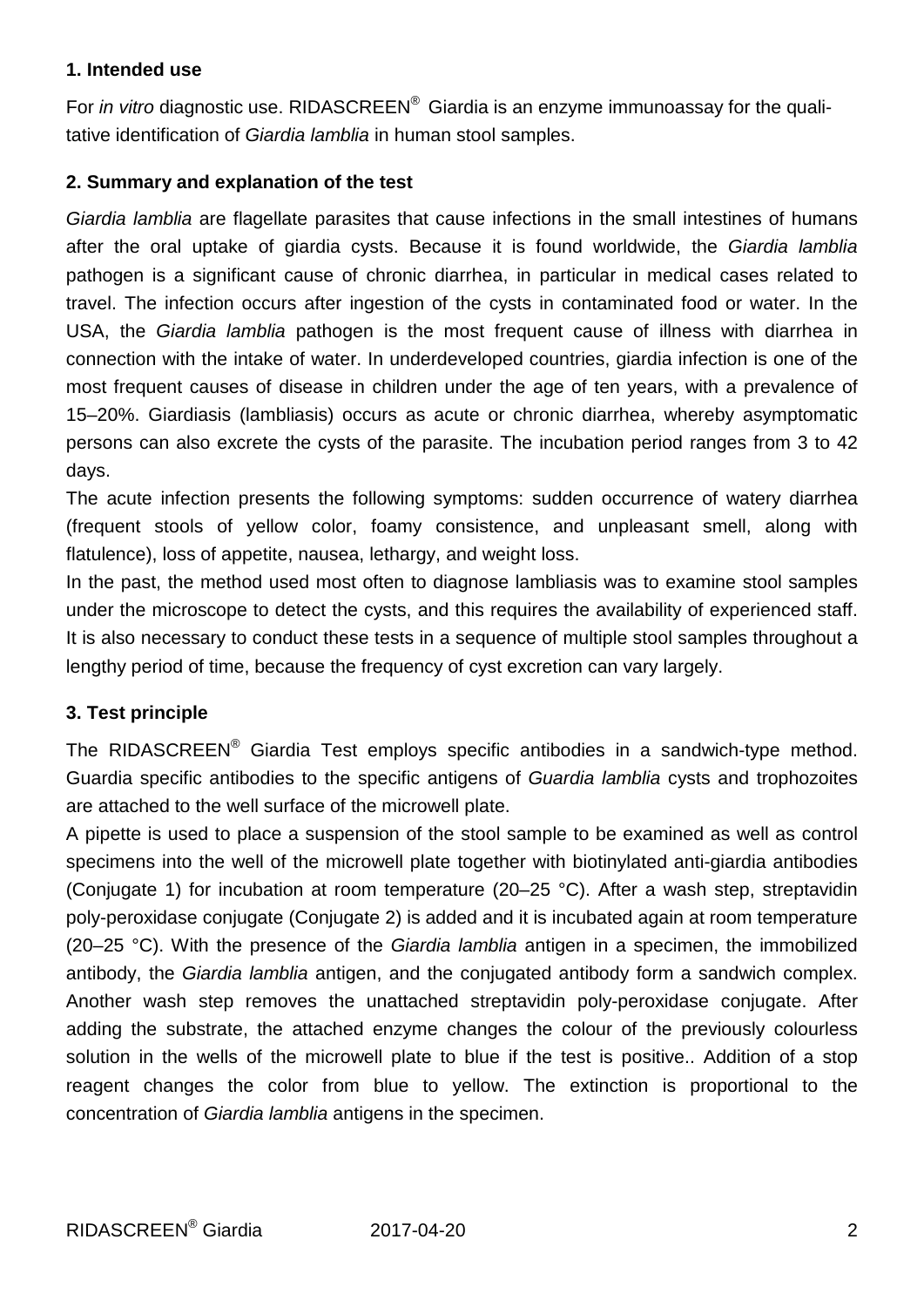#### **4. Reagents provided**

The reagents in the kit are sufficient for 96 determinations.

| Plate           | 96              | Microwell plate, 12 microwell strips (which can be divided) in the strip<br>holder; coated with specific monoclonal antibodies to the Giardia<br><i>lamblia</i> specific antigens. |
|-----------------|-----------------|------------------------------------------------------------------------------------------------------------------------------------------------------------------------------------|
| Diluent   1     | 100 ml          | Sample dilution buffer, protein-buffered NaCl solution, ready to use,<br>blue colored                                                                                              |
| Wash            |                 | 100 ml Wash buffer, phosphate-buffered NaCI solution (concentrated<br>10-fold); contains 0.1 % thimerosal                                                                          |
| $Control   +  $ |                 | 2 ml Inactivated Giardia lamblia antigen; ready for use                                                                                                                            |
| Control  -      | 2 ml            | Negative control (sample dilution buffer); ready for use                                                                                                                           |
| Conjugate   1   | 13 ml           | Biotin-conjugated monoclonal antibodies to the Giardia lamblia<br>specific antigens in stabilized protein solution; ready for use, red color                                       |
|                 |                 | Streptavidin poly-peroxidase conjugate in stabilized protein solution;                                                                                                             |
| Conjugate   2   | $13 \text{ ml}$ | ready for use; orange colored                                                                                                                                                      |
| Substrate       |                 | 13 ml Hydrogen peroxide/TMB; ready for use                                                                                                                                         |
| <b>Stop</b>     |                 | 12 ml Stop reagent; 1 N sulphuric acid; ready for use                                                                                                                              |

## **5. Reagents and their storage**

All reagents must be stored at 2–8 °C and can be used until the date printed on the label. Providing the diluted wash buffer is stored at 2–8 °C, it can be used for a maximum of 4 weeks. Microbial contamination must be prevented. After the expiry date, the quality guarantee is no longer valid.

The aluminum bag must be opened with scissors in such a way that the clip seal is not torn off. Any microwell strips which are not required must be returned to the aluminum bag and immediately stored at 2–8 °C.

The colorless substrate must also be protected from direct light to prevent it from decomposing or turning blue due to auto-oxidation. Once the substrate has turned blue, it must not be used.

## **6. Additional necessary reagents – and necessary equipment**

- 6.1. Reagents
- − Distilled or deionized water
- 6.2. Equipment
- − Test tubes
- − Disposable pipettes (Article no.: Z0001)

RIDASCREEN<sup>®</sup> Giardia 2017-04-20 3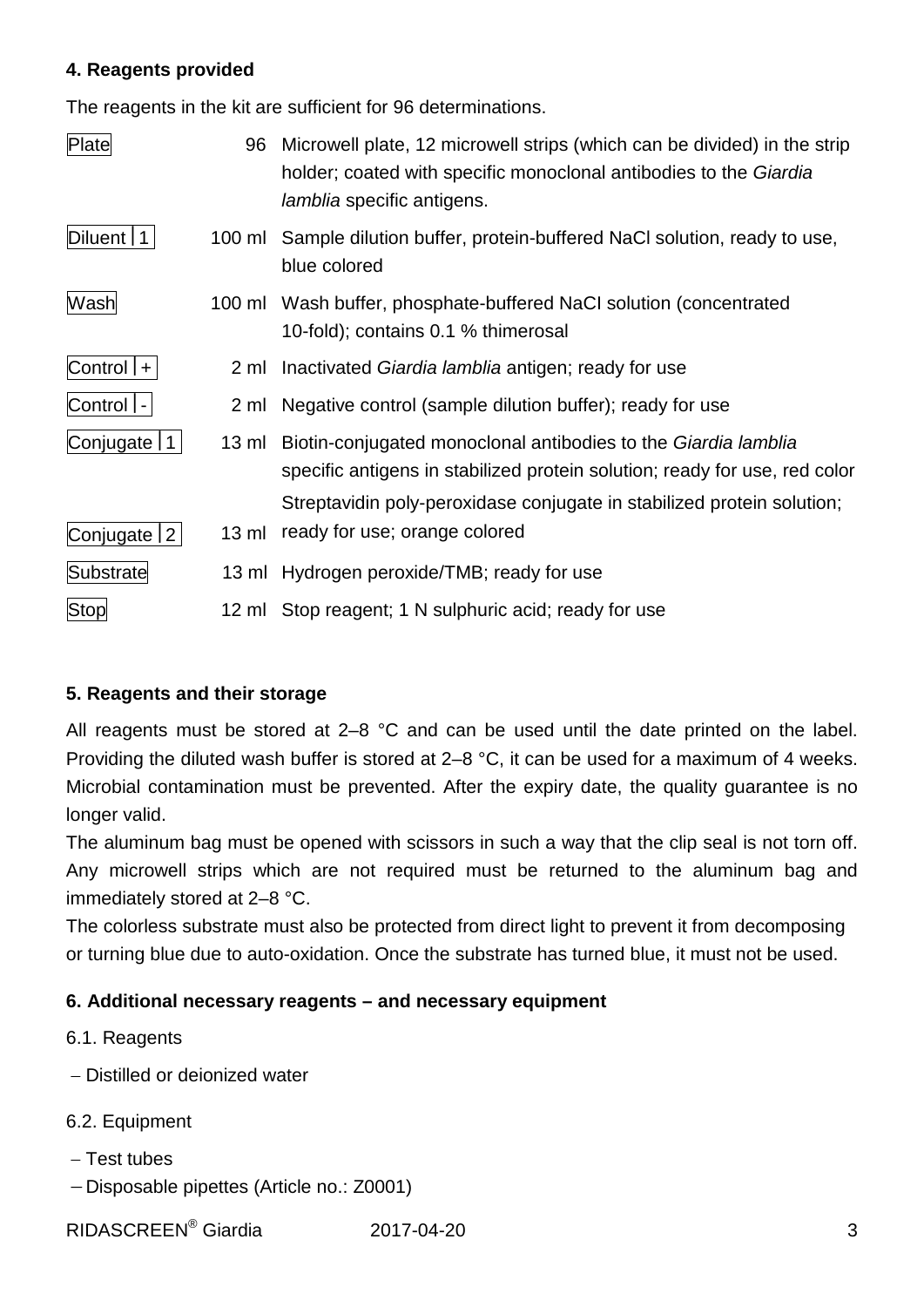- − Vortex mixer (optional, see 9.3.)
- − Micropipette for 50–100 µl and 1 ml volumes
- − Measuring cylinder (1000 ml)
- − Timer
- − Washing device for microwell plates or multichannel pipettes (300 µl)
- − Photometer for microwell plates (450 nm and reference filter 620–650 nm)
- − Filter paper (laboratory towels)
- − Waste container with 0.5% hypochlorite solution

#### **7. Precaution for users**

For *in vitro* diagnostic use only.

This test must only be carried out by trained laboratory personnel. The guidelines for working in medical laboratories must be followed. Always adhere strictly to the user instructions for this test.

Specimens or reagents must not be pipetted by mouth, and contact with injured skin or mucous membranes must be prevented. Wear personal safety gear (suitable gloves, laboratory coat, safety glasses) when handling the specimens, and wash hands after finishing the test. Do not smoke, eat, or drink in areas where samples are being processed.

For more details, refer to Material Safety Data Sheets (MSDS) at www.r-biopharm.com.

The kit includes a positive control that contains the inactivated giardia antigen. It must be treated as potentially infectious material and handled in accordance with the national safety regulations, just like the patient samples.

The wash buffer contains 0.1 % thimerosal as preservative. This substance must not be allowed to come into contact with skin or mucous membranes.

Ensure the proper and responsible disposal of all reagents and materials after their use. For disposal, please adhere to national regulations.

#### **8. Specimen collection and storage**

Until it is used, store the test material at 2–8 °C. If the material cannot be used for a test within three days, we recommend storage at -20 °C or colder. Avoid freezing and thawing the specimen repeatedly.

Stool samples and rectal smears should not be collected in transport containers which contain transport media with preservatives, animal sera, metal ions, oxidizing agents, or detergents since these may interfere with the RIDASCREEN® Giardia ELISA.

If rectal smears are used, make sure that the volume of stool material is sufficient (approx. 100 mg) for the test.

Contact tracing should include stool samples taken from contact persons who do not exhibit clinical symptoms, in order to identify asymptomatic carriers.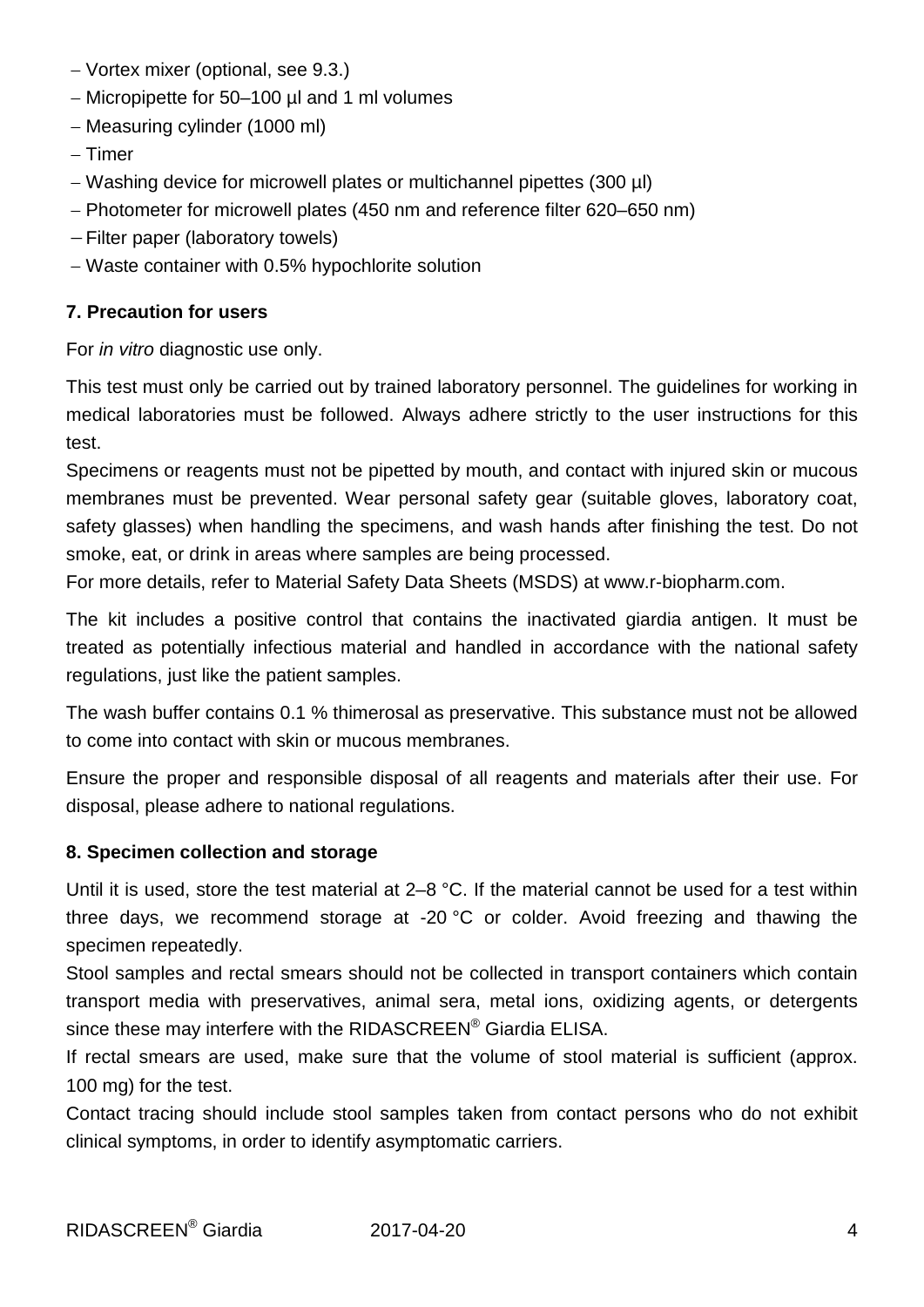#### **9. Test procedures**

#### 9.1. General information

All reagents and the microwell plate must be brought to room temperature (20–25 °C) before use. The microwell strips must not be removed from the aluminum bag until they have reached room temperature. The reagents must be thoroughly mixed immediately before use. After use, the microwell strips (placed in sealed bags) and the reagents must be stored at 2-8 °C. Once used, the microwell strips must not be used again. The reagents and microwell strips must not be used if the packaging is damaged or the vials are leaking.

In order to prevent cross contamination, the samples must be prevented from coming into direct contact with the kit components.

The test must not be carried out in direct sunlight. We recommend covering the microwell plate or sealing with plastic wrap to prevent evaporation losses.

#### 9.2. Preparing the wash buffer

Mix 1 part wash buffer concentrate Wash with 9 parts distilled water. Any crystals present in the concentrate must be dissolved beforehand by warming in a water bath at 37 °C.

#### 9.3 Preparing the samples

Fill a labelled test tube with 1 ml RIDASCREEN® sample dilution buffer Diluent 1. Use a disposable pipette (article no. Z0001) to aspirate a sample of thin stool (approx. 100 µl) to just above the second bulge and add this to buffer in the test tube to make a suspension. To suspend solid stool samples, use an equivalent amount of the sample (approx. 50–100 mg), handling it with a spatula or disposable inoculation loop.

Homogenize the stool suspension by aspiration into and ejection from a disposable pipette or, alternatively, blend in a Vortex mixer. Let the suspension stand a short period of time (10 minutes) for the coarse stool particles to settle; this clarified supernatant of the stool suspension can be used directly in the test. If the test procedure is carried out in an automated ELISA system, the supernatant must be particle-free. In that case, it is advisable to centrifuge the sample at 2,500 G for 5 minutes.

#### **Note:**

Stool samples diluted in  $\boxed{\text{Diluent} \mid 1}$  can be tested in all RIDASCREEN<sup>®</sup> ELISA for which Diluent  $1$  is used.

#### 9.4. First incubation

After inserting a sufficient number of wells in the strip holder, add 100 µl of the positive control  $\overline{\text{Control}+}$ , the negative control  $\overline{\text{Control}+}$ , or the stool sample suspension to the wells. Subsequently add 100 μl of the biotin-conjugated antibody Conjugate  $1$  and blend (by tapping lightly on the side of the plate); then incubate for 30 minutes at room temperature (20–25 °C).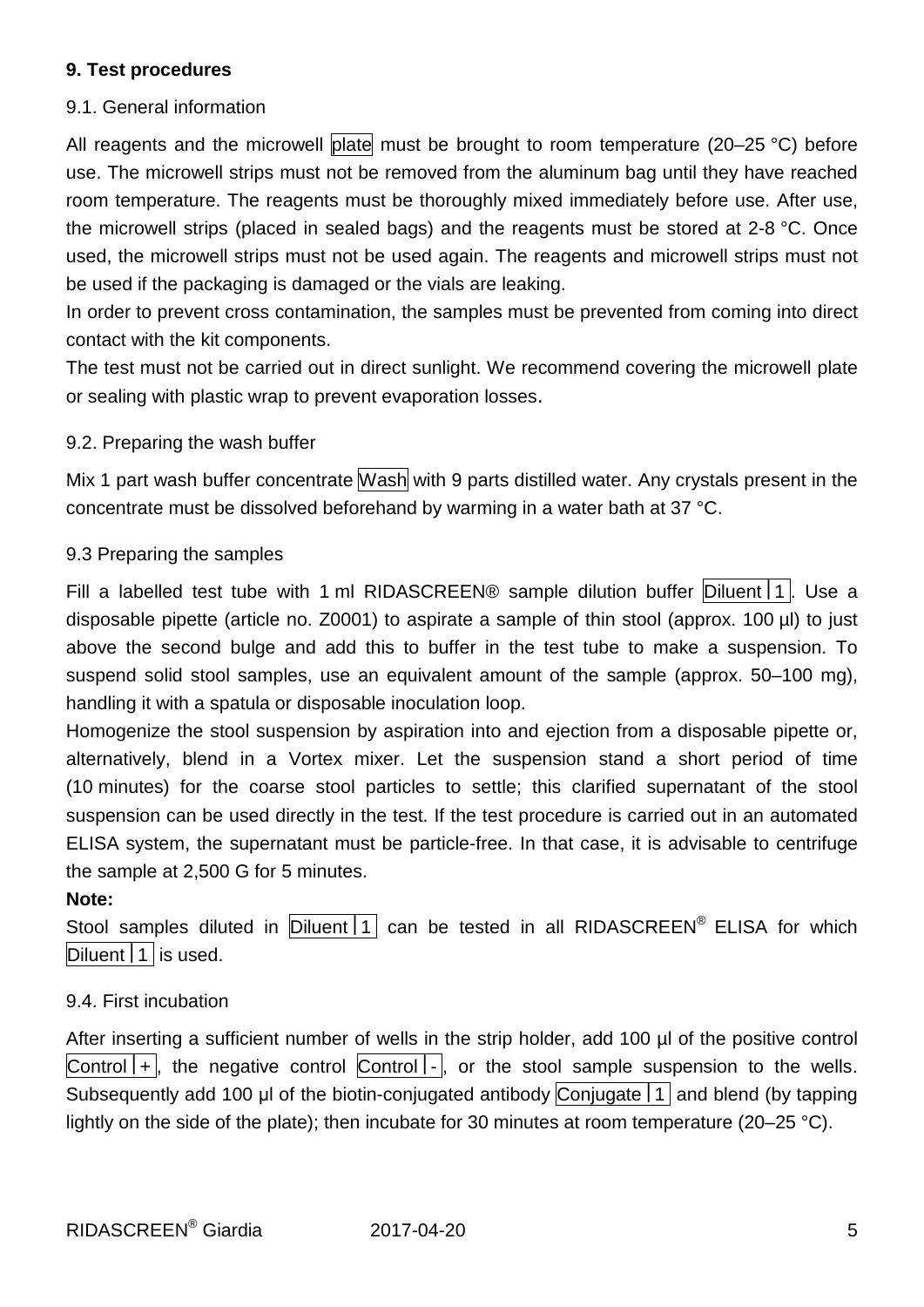#### 9.5. Washing

Careful washing is important in order to achieve the correct results and should therefore proceed strictly according to the instructions. The incubated substance in the wells must be emptied into a waste container and discarded in accordance with local regulations. After this, knock out the plate onto absorbent paper in order to remove the residual moisture. Then wash the plate five times using 300 µl wash buffer each time. Make sure that the wells are emptied completely by knocking them out after each wash on a part of the absorbent paper which is still dry and unused.

If you use a microplate washer or fully automated ELISA, make sure that the machine is correctly adjusted; request settings from the manufacturer, if necessary. Appliances delivered by R-Biopharm are already programmed with validated settings and work protocols. To avoid blocking the wash needles, only particle-free stool suspensions should be dispensed (see Item 9.3., Preparing the samples). Also make sure that all of the liquid is aspirated during each wash step.

#### 9.6. Second incubation

Use a pipette to fill 100 µl streptavidin poly-peroxidase conjugate Conjugate  $2$  into the wells, then incubate for 15 minutes at room temperature (20–25 °C).

#### 9.7. Washing

Wash as described in Item 9.5.

#### 9.8. Third incubation

Fill all wells with 100 µl substrate Substrate. Then incubate the plate for 15 minutes in darkness at room temperature (20–25 °C). Subsequently fill all wells with 50  $\mu$  stop reagent Stop in order to stop the reaction. After blending cautiously by tapping lightly on the side of the plate, measure the extinction at 450 nm (optional: 450/620 nm). Adjust the zero point in the air, that is without the microwell plate.

#### **Note:**

High-positive patient samples may cause black-colored precipitates of the substrate.

#### **10. Quality control – indications of reagent expiry**

For quality control purposes, positive and negative controls must be used each time the test is carried out, to ensure that the reagents are stable and that the test is conducted correctly. The test has been carried out correctly if the extinction rate (OD) for the negative control is less than 0.2 at 450 nm (less than 0.160 at 450/620 nm) and the measured value for the positive control is greater than 0.8 at 450 nm or at 450/620 nm. A value greater than 0.2 (0.160) for the negative control may indicate that washing was insufficient. Deviation from the required values, just like a turbid or blue coloring of the colorless substrate before it is filled into the wells, may indicate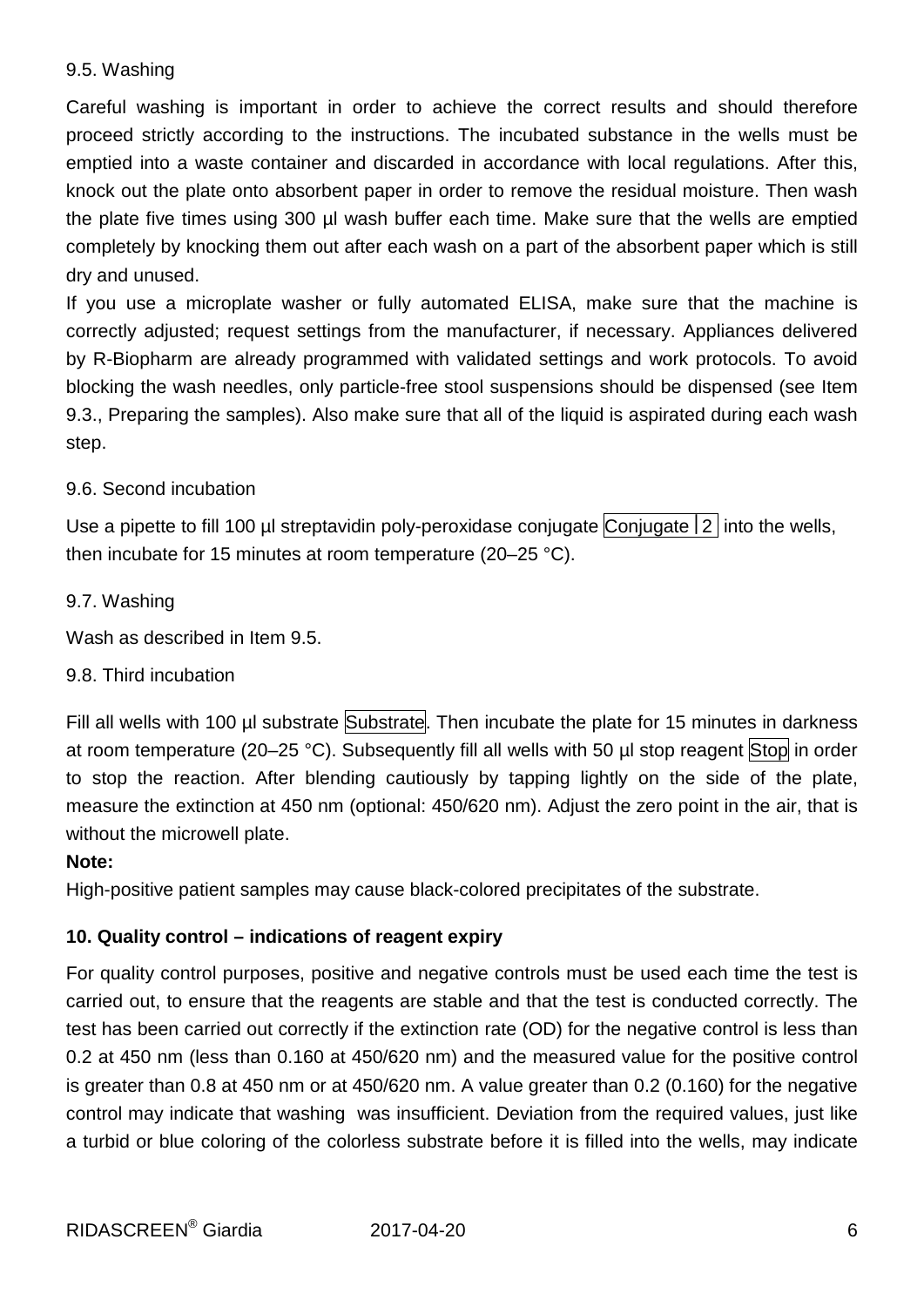that the reagents have expired. If the stipulated values are not met, the following points must be checked before repeating the test:

- Expiry date of the reagents used

- Functionality of the equipment being used (e.g. calibration)

- Correct test procedure

- Visual inspection of the kit components for contamination or leaks. A substrate solution which has turned blue must not be used.

If the conditions are still not fulfilled after repeating the test, please consult the manufacturer or your local R-Biopharm distributor.

## **11. Assessment and interpretation**

11.1. Calculating the cut-off

In order to establish the cut-off, 0.15 extinction units are added to the measured extinction for the negative control.

Cut-off = extinction for the negative control  $+ 0.15$ 

## 11.2. Test results

Assessment of the specimen is positive if the extinction rate is more than 10 % higher than the calculated cut-off value.

Assessment of the specimen is marginal if the extinction rate ranges from 10 % less to 10 % greater than the cut-off value. If the repeat examination with a fresh stool sample again falls within the gray zone, assessment of the sample is negative.

Samples with extinctions more than 10 % below the calculated cut-off must be considered negative.

## **12. Limitations of the method**

The RIDASCREEN® Giardia Test identifies the specific antigens of *Giardia lamblia* in stool samples. It is not possible to associate the determined level of extinction to the occurrence or severity of clinical symptoms. The results obtained must always be interpreted in combination with the clinical signs and symptoms.

A positive result does not rule out the presence of other infectious pathogens.

A negative result does not rule out the possibility of giardiasis. Such a result may be due to intermittent excretion of the parasite, or the amount of antigen in the sample may be too small. If the patient history supports a suspicion of *Giardia lamblia* infection, the examination should be repeated with another stool sample.

A marginal result may be due to non-homogeneous distribution of the parasites in the stool sample. In this case, examination should either be repeated with a second suspension from the same sample or another stool sample should be requested.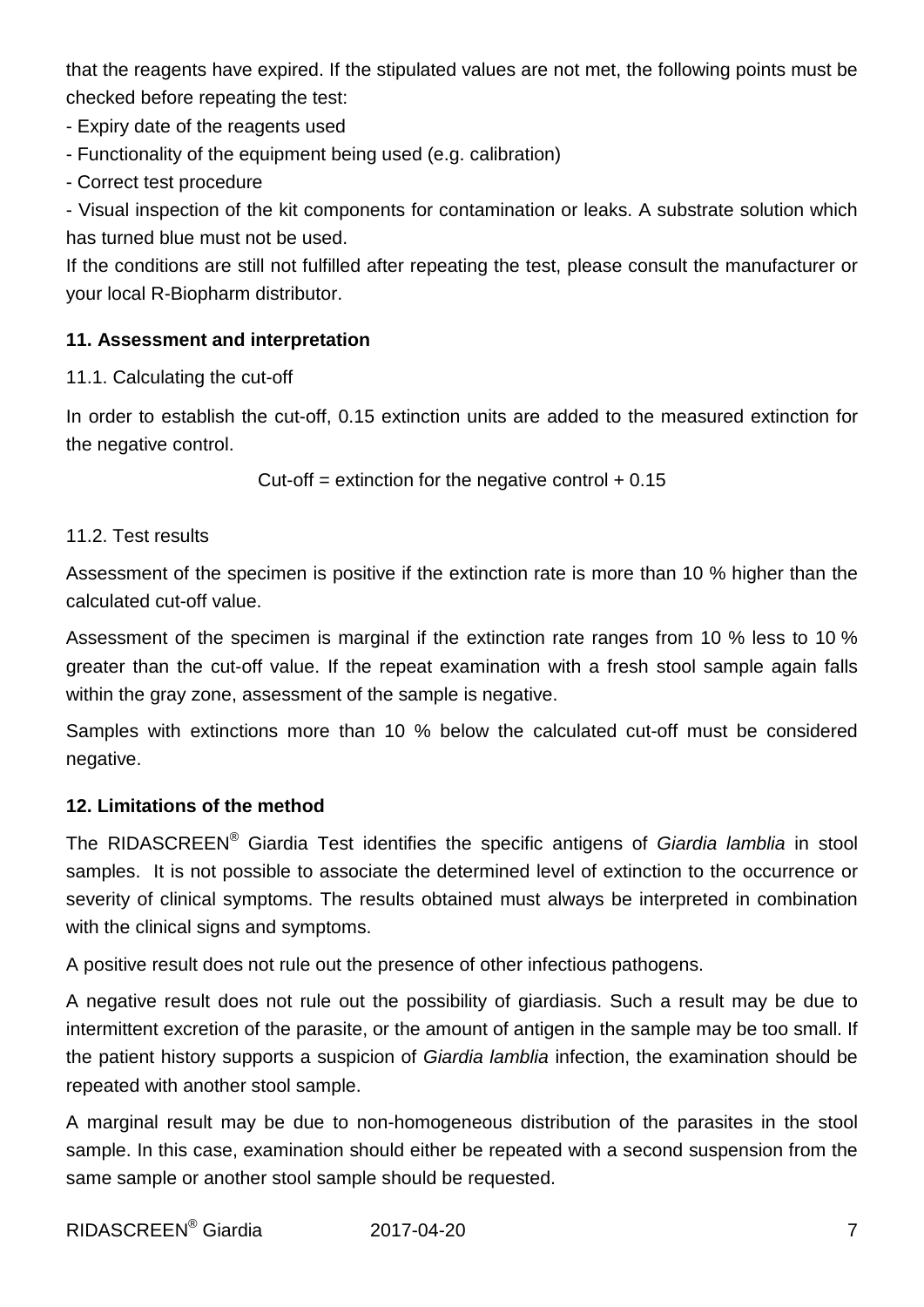## **13. Performance characteristics**

## 13.1. Clinical comparison study

A clinical investigation in Great Britain evaluated the RIDASCREEN® Giardia Test with a total of 240 stool samples (prospective and blinded retrospective studies). There was a comparison with established British methods of microscopy for giardia (saline emulsion and iodine stain) as well as a differentiating real-time PCR. The results of that study are summarized in Table 1.

Table 1: Comparison of RIDASCREEN® Giardia ELISA by microscopy and by real-time PCR

|                     |                 | <b>Microscopy</b> |                 | Real-time PCR <sup>#</sup> |                 |
|---------------------|-----------------|-------------------|-----------------|----------------------------|-----------------|
|                     |                 | Positive          | <b>Negative</b> | <b>Positive</b>            | <b>Negative</b> |
| RIDASCREEN® Giardia | <b>Positive</b> | 11                | 15              | 26                         |                 |
|                     | <b>Negative</b> | າ                 | 212             |                            | 211             |
|                     |                 |                   |                 |                            |                 |

Sensitivity (CI): 85 % (55 - 98) 96 % (81 - 100) Specificity (CI): 93 % (89 - 96) 100 % (98 - 100)

# Insufficient amount of material in two stool samples CI: Confidence interval in %

## 13.2 Analytical sensitivity

To determine the analytic sensitivity of the RIDASCREEN® Giardia ELISA, a linear dilution series from a sample with a known quantity of giardia cysts was produced and then measured in triplicates. The limit of detection (LoD) is the last concentration to be evaluated as positive in all replicates. The results of those measurements are shown in Table 2.

| Cysts / Reaction     | MV [OD 450/620] | <b>Results</b> |
|----------------------|-----------------|----------------|
| $2.5 \times 10^{5}$  | 1.793           | Positive       |
| $1.25 \times 10^5$   | 0.968           | Positive       |
| 6.25 x $10^4$        | 0.460           | Positive       |
| $3.12 \times 10^{4}$ | 0.201           | Positive       |
| $1.56 \times 10^{4}$ | 0.077           | Negative       |
| 7812                 | 0.024           | Negative       |
| 3906                 | 0.008           | Negative       |

## 13.3. Precision

To determine the intra-assay reproducibility, 40 replicates of these references were assayed, representing the complete measurement range from negative to high-positive. The mean values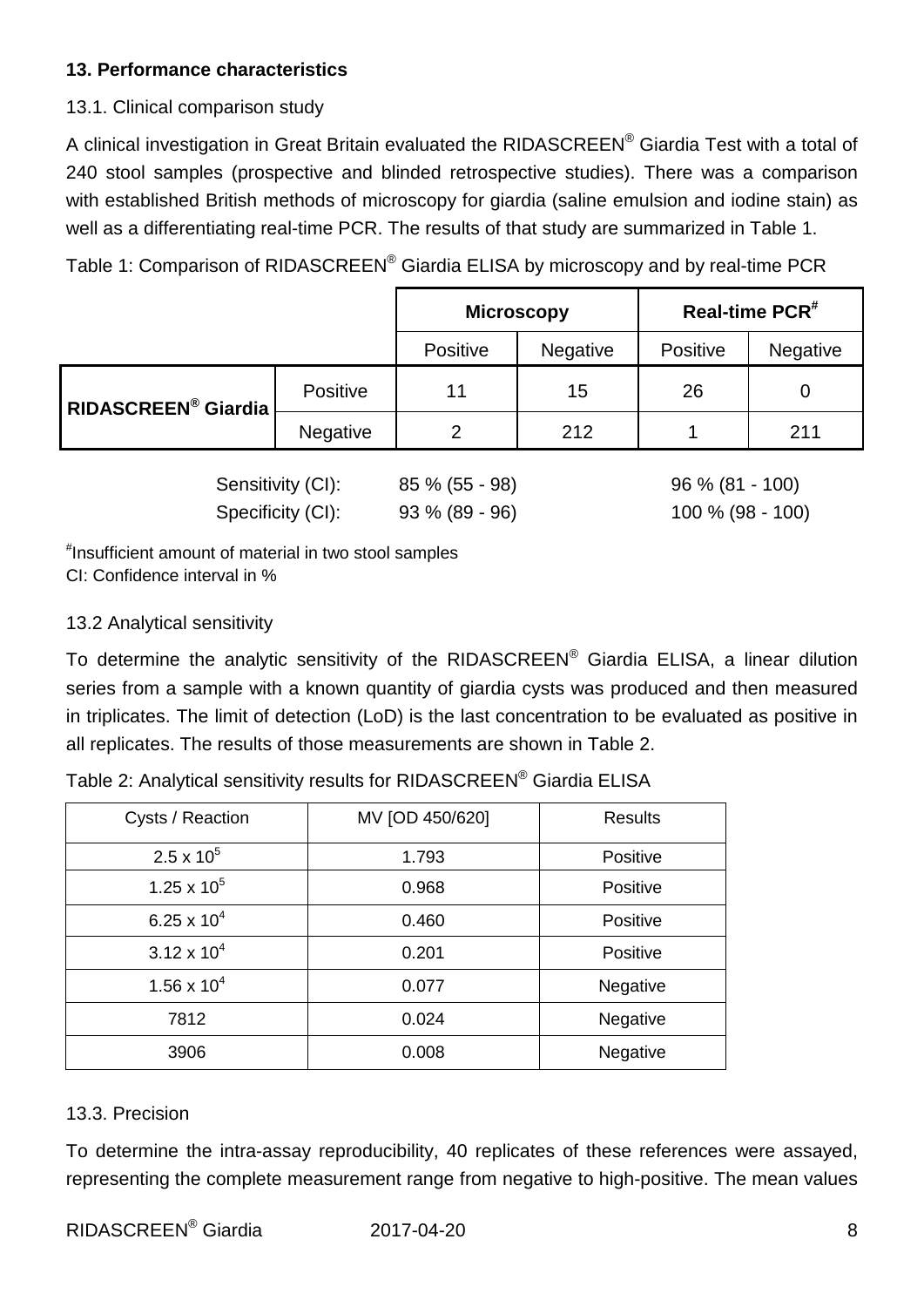and the variation coefficients (VC) were determined for three lots of the kits. For the inter-assay reproducibility, references from ten different working days were assayed in duplicates, with two runs per day. The measurements were determined by three technicians for three lots of the kits. The inter-lot reproducibility was determined for all three lots of the kits. The results of that study are shown in Table 3.

| Reference      |                           | Intra-assay  |              |              | Inter-assay  |                           |              | Inter-lot          |
|----------------|---------------------------|--------------|--------------|--------------|--------------|---------------------------|--------------|--------------------|
|                |                           | Kit lot<br>1 | Kit lot<br>2 | Kit lot<br>3 | Kit lot<br>1 | Kit lot<br>$\overline{2}$ | Kit lot<br>3 | Kit lot<br>$1 - 3$ |
| 1              | <b>MV</b><br>[OD 450/620] | 2.667        | 2.314        | 2.216        | 2.568        | 2.765                     | 2.763        | 2.699              |
|                | VC(%)                     | 5.67%        | 6.37%        | 12.03%       | 13.59%       | 11.04%                    | 9.25%        | 11.85%             |
| $\overline{2}$ | <b>MV</b><br>[OD 450/620] | 2.115        | 1.750        | 1.563        | 1.894        | 2.085                     | 2.043        | 2.008              |
|                | VC (%)                    | 5.02%        | 8.17%        | 7.35%        | 15.08%       | 15.52%                    | 12.89%       | 15.07%             |
| 3              | <b>MV</b><br>[OD 450/620] | 1.295        | 0.909        | 1.170        | 1.372        | 1.514                     | 1.541        | 1.476              |
|                | VC(%)                     | 9.52%        | 9.42%        | 20.29%       | 18.51%       | 12.92%                    | 11.45%       | 15.30%             |
| $\overline{4}$ | <b>MV</b><br>[OD 450/620] | 0.829        | 0.683        | 0.817        | 0.880        | 0.956                     | 0.983        | 0.940              |
|                | VC(%)                     | 7.43%        | 10.59%       | 7.07%        | 16.11%       | 13.29%                    | 11.95%       | 14.59%             |
| 5              | <b>MV</b><br>[OD 450/620] | 0.505        | 0.404        | 0.481        | 0.558        | 0.618                     | 0.623        | 0.600              |
|                | VC (%)                    | 8.92%        | 13.43%       | 12.97%       | 21.12%       | 18.94%                    | 20.21%       | 20.49%             |
| 6              | <b>MV</b><br>[OD 450/620] | 0.269        | 0.167        | 0.291        | 0.311        | 0.350                     | 0.349        | 0.336              |
|                | VC(%)                     | 9.53%        | 16.41%       | 10.48%       | 22.22%       | 15.16%                    | 21.00%       | 20.21%             |

#### 13.4. Cross reactivity

A variety of pathogenic microorganisms from the intestinal tract were examined with the RIDASCREEN® Giardia Test and showed no cross reactivity. These studies were conducted with undiluted bacteria or virus suspensions shown to have concentrations of  $10^6$  to  $10^9$ organisms per ml. The results of that study are listed in Table 4.

|  | Table 4: Cross reactivity with pathogenic microorganisms |
|--|----------------------------------------------------------|
|  |                                                          |

| Organism             | Origin                   | <b>MV [OD 450/620]</b> |
|----------------------|--------------------------|------------------------|
| <b>Adenovirus</b>    | Cell culture supernatant | $-0.005$               |
| Aeromonas hydrophila | Culture                  | $-0.001$               |
| Arcobacter butzleri  | Culture                  | $-0.003$               |
| Astrovirus           | Cell culture supernatant | $-0.001$               |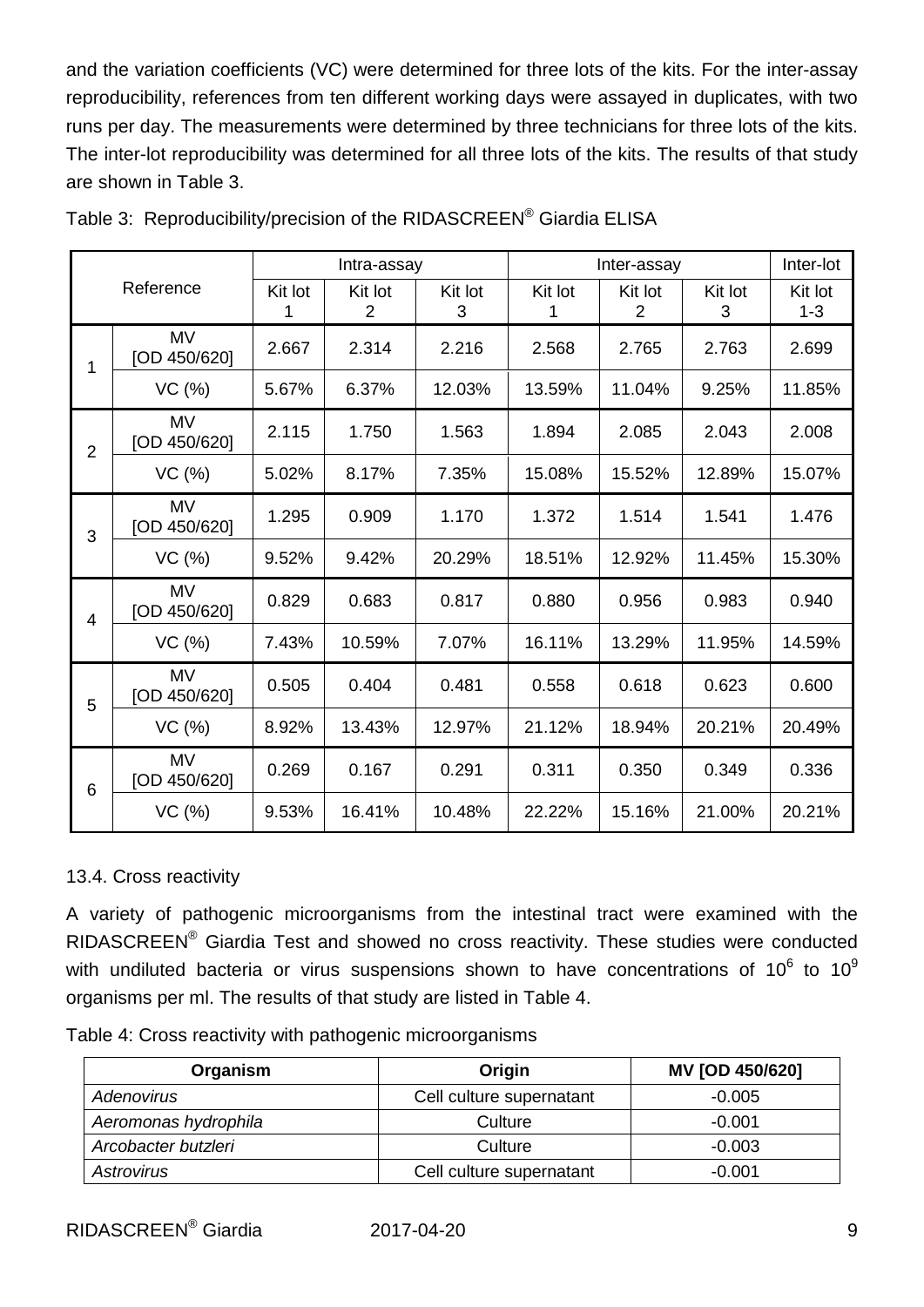| <b>Bacillus cereus</b>          | Culture                  | 0.001    |
|---------------------------------|--------------------------|----------|
| <b>Bacteroides fragilis</b>     | Culture                  | $-0.002$ |
| Campylobacter coli              | Culture                  | 0.001    |
| Campylobacter fetus subsp.      | Culture                  | 0.001    |
| Campylobacter jejuni            | Culture                  | 0.001    |
| Campylobacter lari subsp.       | Culture                  | 0.006    |
| Campylobacter upsaliensis       | Culture                  | 0.001    |
| Candida albicans                | Culture                  | $-0.001$ |
| Citrobacter freundii            | Culture                  | 0.000    |
| <b>Clostridium bifermentans</b> | Culture                  | $-0.002$ |
| Clostridium difficile           | Culture                  | $-0.003$ |
| Clostridium novyi               | Culture                  | $-0.004$ |
| Clostridium perfringens         | Culture                  | $-0.001$ |
| Clostridium septicum            | Culture                  | $-0.005$ |
| Clostridium sordellii           | Culture                  | $-0.001$ |
| Clostridium sporogenes          | Culture                  | $-0.006$ |
| Cryptosporidium muris           | Culture                  | $-0.005$ |
| Cryptosporidium parvum          | Culture                  | $-0.003$ |
| E. coli (EPEC)                  | Culture                  | 0.001    |
| E. coli (ETEC)                  | Culture                  | 0.002    |
| E. coli (STEC)                  | Culture                  | 0.000    |
| Entamoeba histolytica           | Culture                  | $-0.002$ |
| Enterobacter cloacae            | Culture                  | 0.002    |
| Enterococcus faecalis           | Culture                  | $-0.001$ |
| Klebsiella oxytoca              | Culture                  | 0.001    |
| Proteus vulgaris                | Culture                  | 0.000    |
| Pseudomonas aeruginosa          | Culture                  | 0.006    |
| Rotavirus                       | Cell culture supernatant | $-0.005$ |
| Salmonella enteritidis          | Culture                  | 0.000    |
| Salmonella typhimurium          | Culture                  | 0.000    |
| Serratia liquefaciens           | Culture                  | $-0.001$ |
| Shigella flexneri               | Culture                  | 0.003    |
| Staphylococcus aureus           | Culture                  | 0.001    |
| Staphylococcus epidermidis      | Culture                  | 0.001    |
| Vibrio parahaemolyticus         | Culture                  | $-0.001$ |
| Yersinia enterocolitica         | Culture                  | 0.000    |

#### 13.5 Interfering substances

The following list of substances showed no effects on the test results when they were blended into giardia positive and giardia negative stool samples in the described concentrations:

barium sulfate (18.5% w/w), loperamide (antidiarrheal drug; 0.02% w/w), Pepto-Bismol (antidiarrheal drug, 6.6% v/w), mucins (5.0% w/w), cyclamate (artificial sweetener, 1.3% v/w), human blood (5.0% v/w), stearic acid and palmitinic acid (mixture 1:1, 40.0% w/w), metronidazole (0.5) (antibiotic 3.0% v/w), diclofenac (0.1% v/w).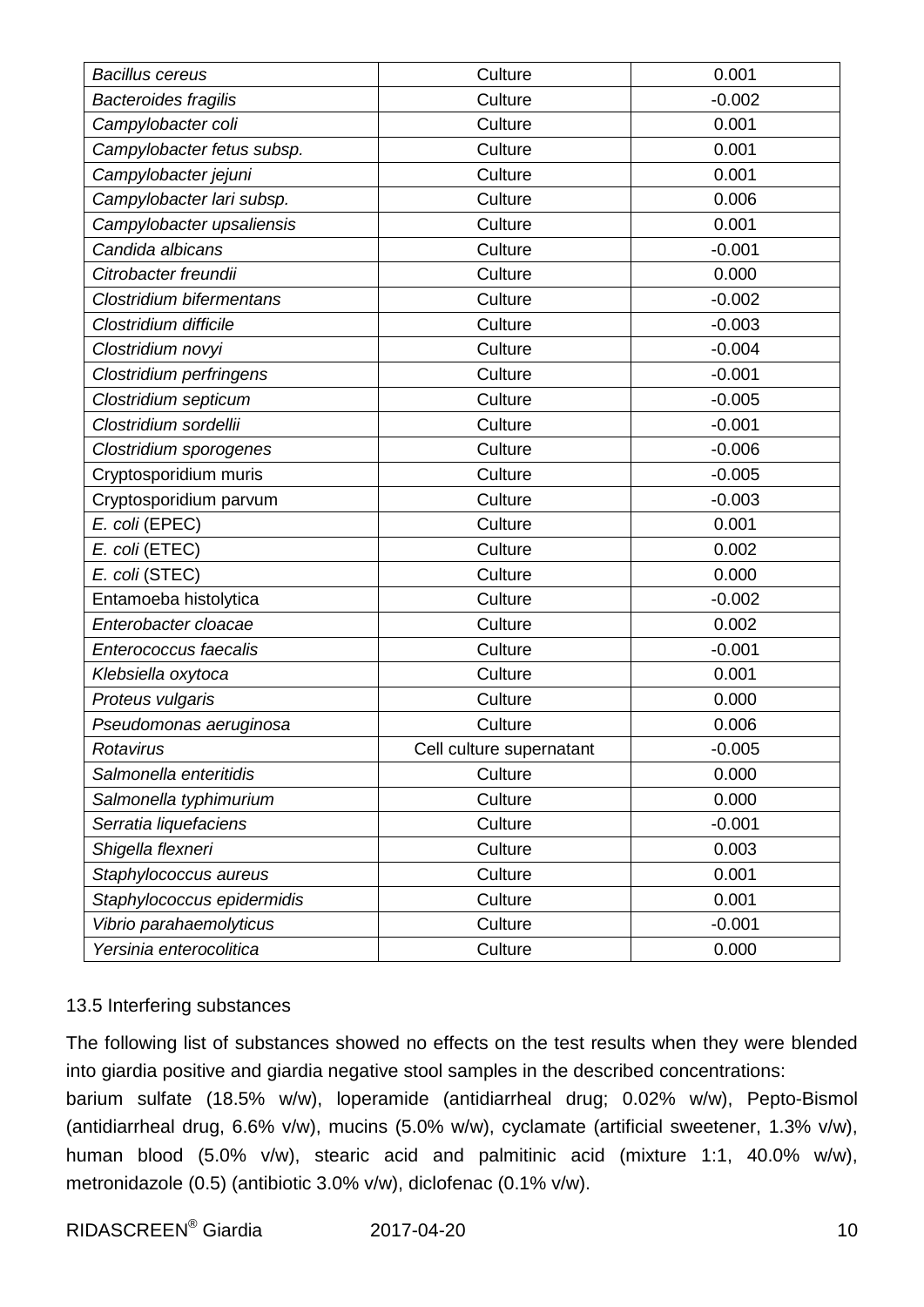## **Appendix**

Test specific symbols:

| Plate            | Microwell plate        |
|------------------|------------------------|
| <b>Diluent</b>   | Sample dilution buffer |
| Wash             | Wash buffer            |
| $ $ Control $ +$ | Positive control       |
| Control  -       | Negative control       |
| Conjugate   1    | Conjugate 1            |
| Conjugate   2    | Conjugate 2            |
| Substrate        | Substrate              |
| Stop             | Stop reagent           |